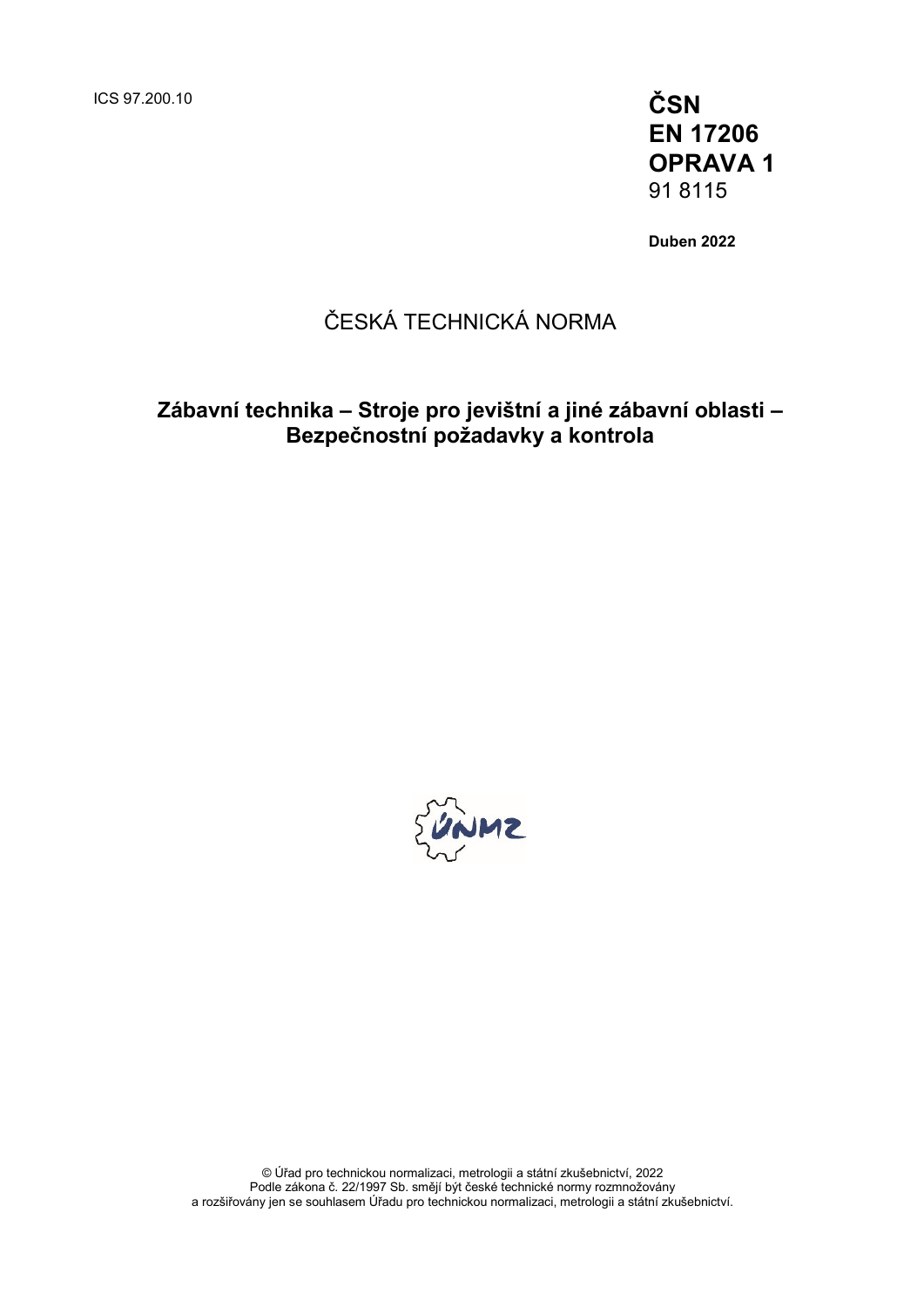# EUROPEAN STANDARD NORME EUROPÉENNE EUROPÄISCHE NORM

## **EN 17206:2020/AC**

October 2021

**ICS** 97.200.10

English version

Entertainment technology - Machinery for stages and other production areas - Safety requirements and inspections

Technologies du spectacle - Machinerie pour scènes et autres zones de production - Exigences et inspections relatives à la sécurité

Veranstaltungstechnik - Maschinen für Bühnen und andere Produktionsbereiche - Sicherheitstechnische Anforderungen und Prüfungen

This corrigendum becomes effective on 13 October 2021 for incorporation in the official English version of the EN.



EUROPEAN COMMITTEE FOR STANDARDIZATION COMITÉ EUROPÉEN DE NORMALISATION EUROPÄISCHES KOMITEE FÜR NORMUNG

**CEN-CENELEC Management Centre: Rue de la Science 23, B-1040 Brussels**

© 2021 CEN All rights of exploitation in any form and by any means reserved worldwide for CEN national Members. Tous droits d'exploitation sous quelque forme et de quelque manière que ce soit réservés dans le monde entier aux membres nationaux du CEN. Alle Rechte der Verwertung, gleich in welcher Form und in welchem Verfahren, sind weltweit den nationalen Mitgliedern von CEN vorbehalten.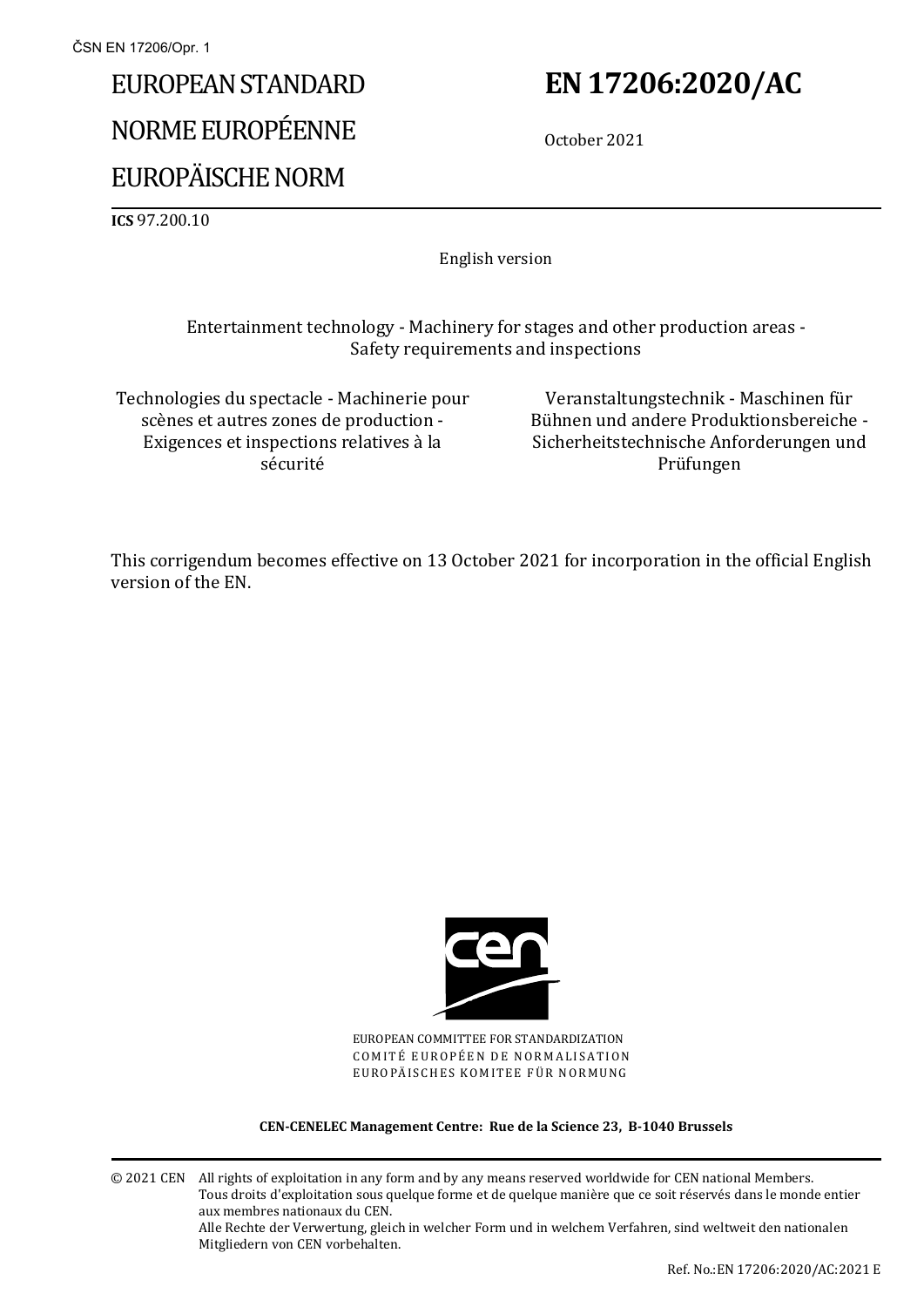## **1 Modification to Clause 3, Terms and definitions**

#### *Add note to term 3.2.11:*

"Note 1 to entry: See 9.3.2.3 for further details.".

### **2 Modification to 5.6.1, General**

#### *Replace paragraph 4 with the following:*

"The load securing devices shall be capable of bringing the test load to rest, even if one of them fails. For design of load securing devices, ensure the stopping time and resultant over-speed does not compromise the effectiveness of the load securing devices.

It shall be possible to check the effectiveness of each load securing device separately when operating at rated speed.".

#### *Delete the note in paragraph 5:*

"NOTE The specified speed limit 150 % is the final speed resulting from the triggering and stopping sequence, considering all the response delays in the system.

(See EN 14492-2:2019, 5.4)".

#### *Delete paragraph 11:*

"The securing devices shall be capable of bringing the test load to rest, even if one of them fails. It shall be possible to check the effectiveness of each load securing device separately when operating at rated speed.".